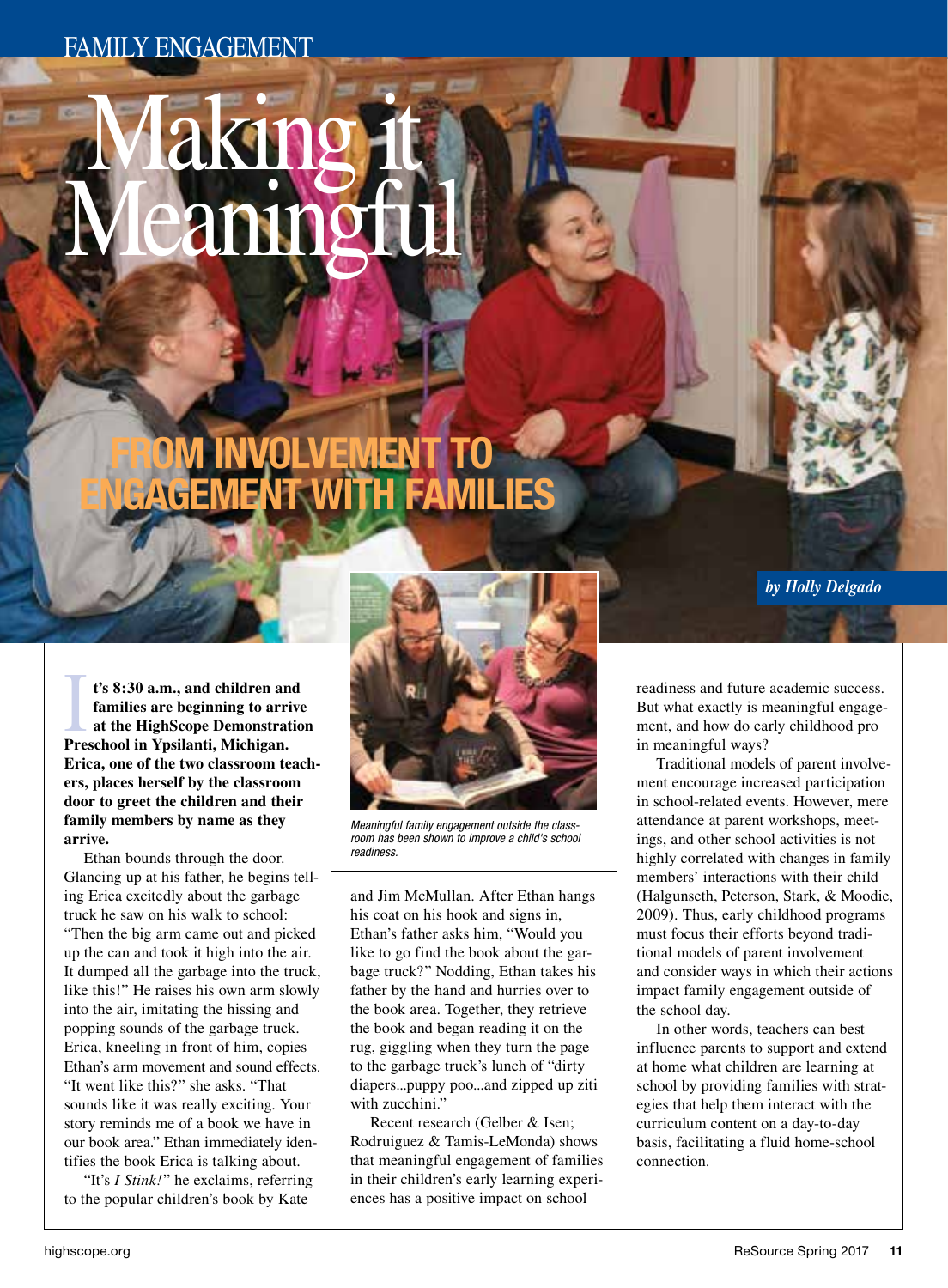### **Invite Families In**

Perhaps the single most important factor in family engagement and participation is how welcome families feel when they are in the school or classroom environment itself (Halgunseth et al., 2009). Before programs can expect family members to extend learning into the home environment, they must ensure the school environment is warm and inviting: "A welcoming environment implies that a program has focused efforts on maintaining an atmosphere that is inviting to families

and honors their presence" (Constantino, 2008, p. 25).

The first step in creating a welcoming environment is to invite families in. Greet children and other family members by name as they arrive each morning, and encourage them to stay for greeting time and message board. When Erica found a moment during greeting time to meet Ethan at his level — both physically and emotionally and have an authentic conversation about a garbage truck, she was not only building a social-emotional connection between school and home, but also modeling developmentally appropriate

adult-child interactions for all of the parents and family members in the room. She also took the opportunity

**Before programs can expect family members to extend learning into the home environment, they must ensure the school environment is warm and welcoming.**

to create a direct link to a curriculum content area (Language, Literacy, and Communication). When early childhood

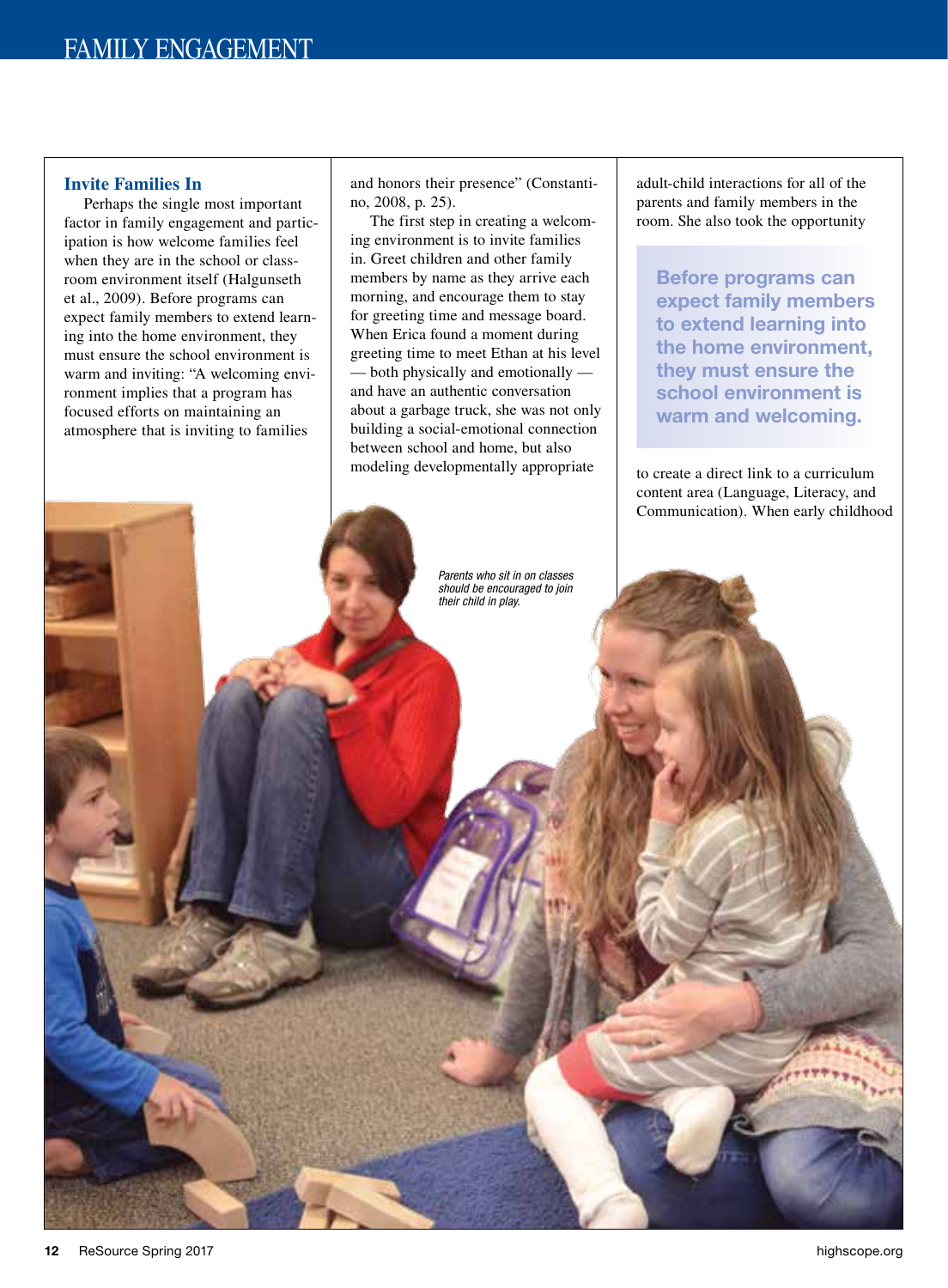educators capitalize on "the conversations and activities initiated by children [that] provide a window into their interests, thoughts, and experiences outside of school" (Epstein, 2014, p. 78), they build relationships with both the child and the family.

If parents have the availability in their schedules, let them stay beyond greeting time and invite them to stay for planning time, large-group time, or whatever the next component of the daily routine might be. When parents choose to stay, remind them that their children are watching them; thus, encourage them to be actively engaged in all activities alongside their children. If parents are present for large-group time, have additional materials such as wind ribbons, instruments, or carpet squares for their use. If parents stay for work time, suggest that they join their child in play, following the child's lead.

School is often seen as separate from the family; link home and school together by starting off the school year with expectations that children and families play and learn together in the classroom. Provide families with tips to help them support and scaffold their child's learning and interact in ways supportive of the HighScope Curriculum. Offer evening events that family members can enjoy together, like potlucks, regular evenings on the playground, or parent support groups. Family workshops that delve into topics of the parents' choosing may also encourage a higher level of family engagement. Share curriculum information through evening events focused on a HighScope Curriculum content area, such as an Art Night, a Math Night, or a Literacy Night. Be sure to provide families with information and materials to take home after such events, to further extend learning at home.

### **Find Frequent Opportunities for Communication**

Maintaining open, two-way communication is vital to building relationships and increasing family engagement (Halgunseth et al., 2009). Informal communication, such as daily, face-to-



*Events like evening potlucks and field trips encourage family engagement.*

face interactions during pickup and dropoff times, can provide teachers an opportunity to briefly discuss with family members both what the child did at school and what is occurring at home. Many of these conversations occur naturally; however, when a teacher intentionally plans for a specific conversation to take place, he or she can tailor the exchange to meet the individual needs of the child and the family. Early childhood educators should use these conversations as a way to further define the HighScope Curriculum content and extend learning into the home, as shown in this conversation between Luis, his teacher, and Luis's father:

**Teacher:** During work time for the past two days, Luis has been using our small farm animals in the toy area. Yesterday, he began tossing them, trying to get them to land on their feet. We counted how many landed right-side-up. Today, Michael joined him. Together, we drew targets.

**Parent:** He has a target at home that he shoots his bow and arrow at. **Teacher:** I could tell he had seen a target before. He drew it himself. Then, we graphed how many times each animal landed on its feet. **Luis:** The horses won! They landed on their feet 16 times! **Teacher (to Luis):** I wonder how

you could play a game like this at home?

When teachers use concrete, playbased examples involving the children to define active learning and draw correlations between these examples and the specific content-based skills, such as graphing and counting, families have a "better understand[ing] of how children learn and how the curriculum supports

**Cultural sensitivity is vital to maintaining authentic two-way communication with family members.**

active learning, [thus] they are better able to be partners in the educational process" (Epstein, 2014, p. 79).

### **Ensure Cultural Sensitivity**

Biases, whether conscious or unconscious, can "harm the partnerships between programs and families and discourage families from participating" (Halgunseth et al., 2009, p. 9). In order to fully understand the cultural beliefs and practices of the children and families enrolled in a program, early childhood educators should begin by reflecting on their own personal stories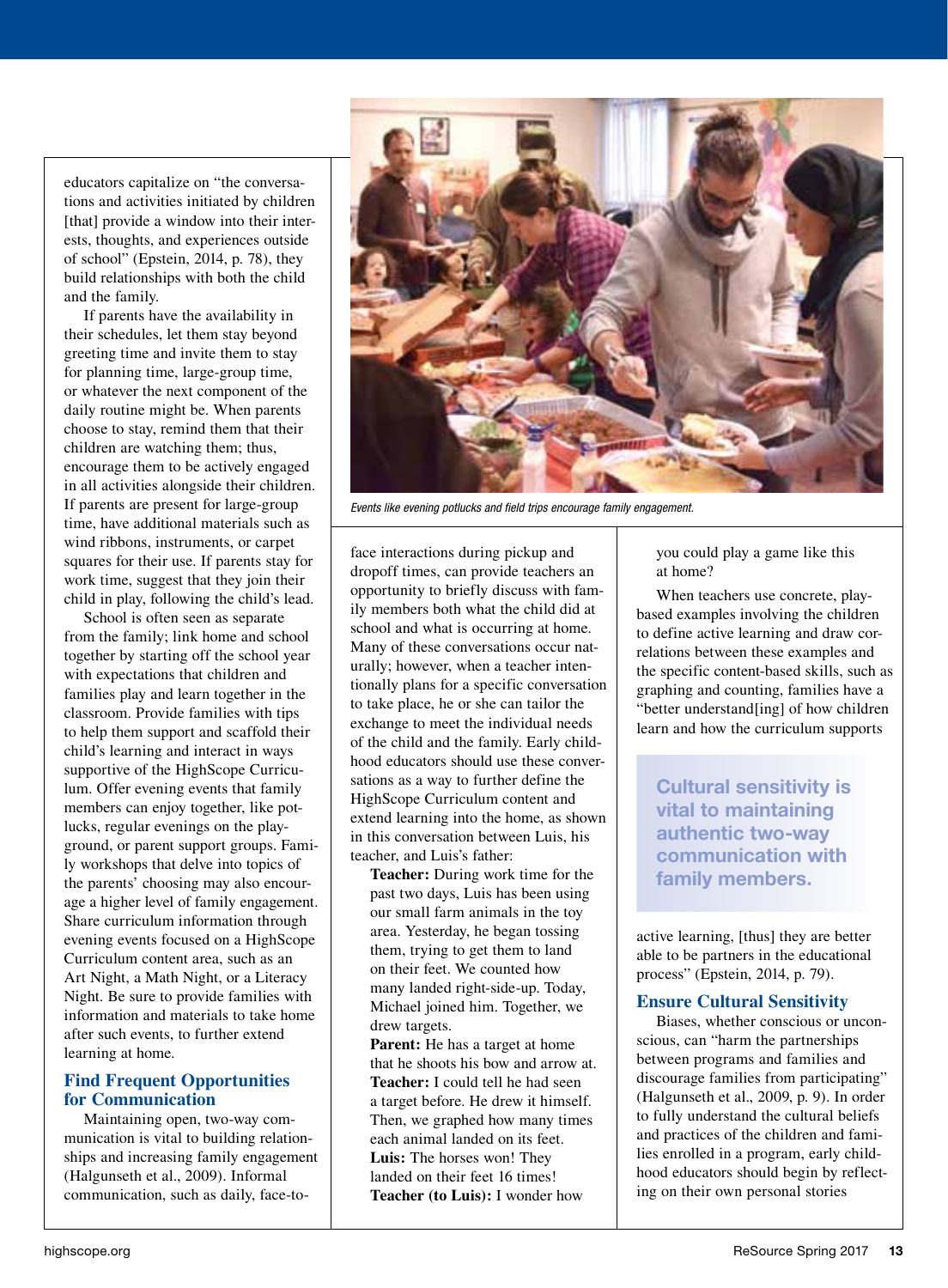(Epstein, 2014). Consider your own family tree, and think about the following questions:

- $\blacksquare$  What type of diversity, whether visible or invisible to the casual observer, is present in the past few generations?
- What did home life look like for your ancestors? What does it look like for you today?
- What beliefs and attitudes does your family hold in regards to childrearing practices?
- How do you use humor or sarcasm?
- What pastimes or diversions from day-to-day life do you engage in as a family?
- How do you spend your money?

Reflecting on the whats, hows, and whys of our own lives provides us insight into our own personal background that

**When families and educators work together in a partnership that values the role of the parent, parents view themselves as more capable of helping their children grow academically.**

shapes and influences, albeit unintentionally, our interactions and perceptions of families. Taking time to share our



*Photos of kids engaged in active learning, distributed via email, blogs, text, or social media, can encourage similar activity at home.*

own stories with coworkers, not only at the beginning of the school year but on an ongoing basis, promotes a higher level of respect for the individual differences we will come into contact with as educators and supports cultural understanding (Epstein, 2014).

Cultural sensitivity is vital to maintaining authentic two-way communication with family members (Halgunseth et al., 2009). Be sure to consider language and cultural differences when determining the best method of communication for families. Even when a parent has a strong grasp on the language spoken by the teachers, some individuals may still experience discomfort when communicating with teachers in a face-to-face setting; instead, these families may prefer written communication. Conversely,

parents who have a more limited knowledge of the language spoken in school may rely heavily on nonverbal communication cues; thus, these families may prefer face-to-face contact rather than phone conversations or written communication (Halgunseth et al., 2009).

In this age of smartphones, tablets, internet, and social media, early childhood educators should also consider the comfort levels of families in interacting with technology as a means of communication. Text messages, email, blogs, social media sites like Facebook and Twitter, and child assessment parent portals (like the one linked to COR Advantage) are additional ways educators can keep communication open and maintain a home-school connection. Teachers can post or send pictures of children engaged in active learning, link what is occurring in the photo directly with curriculum content, and offer extensions that family members can do at home to encourage similar learning. For family members uncomfortable or unfamiliar with these types of technology, or those with limited access to it, curriculum-focused bulletin boards and newsletters with similar pictures and captions can also be used.



## [Family Network](www.coradvantage.org/family-engagement)

A secure online portal for families to connect with their child's teacher. Explore more at **coradvantage.org/family-engagement.**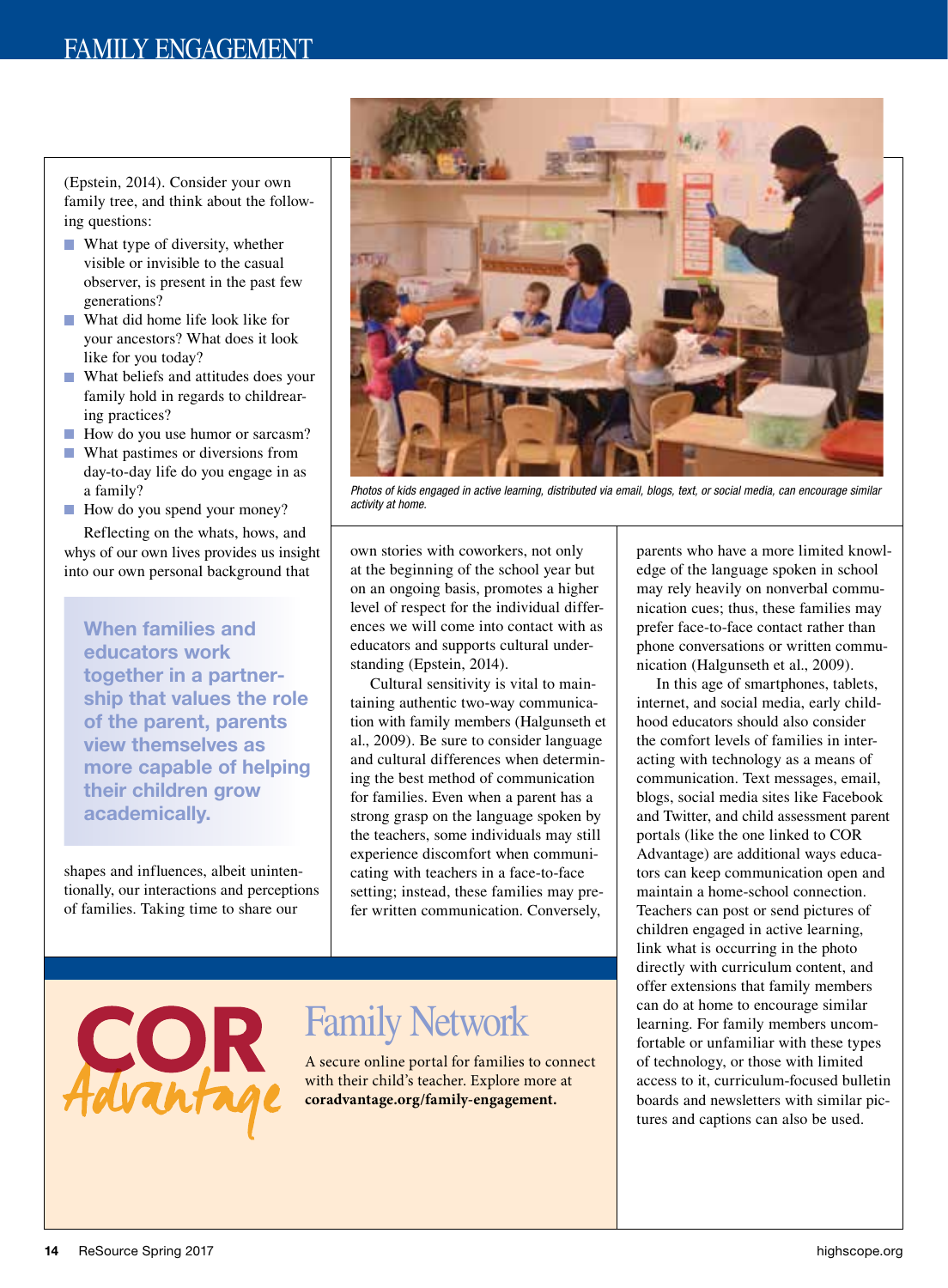### **Promote Active Learning at Home and in the Community**

When families and early childhood educators work together in a partnership that values the role of the parent, parents gain confidence in their abilities and view themselves as more capable of helping their children grow academically

### **Link school content with events or outings in the community.**

(Driscoll & Nagel, 2008). Many programs have found home visits to be beneficial in both building these partnerships and helping early childhood educators bring more learning opportunities into the home, since "teachers play a critical role in 'translating' the curriculum for parents and other family members and suggesting ways to apply active learning principles to everyday family situations" (Epstein, 2014, p. 75).

Use home visits as an opportunity to get to know what resources your children and families have access to on a daily basis. Paperwork should be left for the end of the visit, and the focus should first be on relationship building and play. One way to keep the home visit focused on this goal is to ask parents beforehand if you can take photos of the child's favorite toys throughout the visit. For parents new to home visits, this provides them with a knowledge base of what to expect throughout the visit and can help to ease any apprehension they may have about inviting an educator into their home.

During the home visit, as the child shows you his or her toys, take time to interact and play with the child in developmentally appropriate ways. Throughout this interaction, ensure that the parent or other family members are engaged in this play as well; if necessary, ask direct questions or hand materials over to family members to elicit interaction between them and their child.

Following the home visit, compile photos to create a classroom book titled "Our Favorite Toys" and use these "favorites" as a way to individualize learning throughout the school year, both in and out of the classroom. For example, if you discovered a child's love for robots on the home visit, have robot books available in a lending library for the family to check out. Send home recyclable art materials for the family to create a robot together, or provide suggestions to incorporate additional learning into the toys already at home, such as writing a story about a robot adventure together.

In addition to connecting curriculum with the home, early childhood educators can also link school content to events or outings in the community. For example, if a family regularly grocery shops or heads to a local farmers market together on Saturdays, share literacy and mathematics ideas for the shopping expedition: writing a shopping list, going on an

alphabet hunt through the aisles, or sorting, counting, and weighing vegetables. Likewise, teachers can share science and physical development connections that families can discover at a local park, on a walk through the neighborhood, or during an evening on the porch — for example, talking about weather and climate while running and crunching through leaves that layer the ground, discussing animal habitats and tracking footprints through freshly fallen snow, or graphing the moon as it waxes and wanes throughout the month.

You can also share information about local events sponsored by the public library, parks and recreation department, health department, and so on. When providing parents with fliers or information about these events, add a short paragraph or bullet-point list that links the event to learning outcomes. For example, Lego Night at the local library can be connected to math and finemotor skill key developmental indica-

*Share connections to weather and climate for families to discover on trips to the park or outings in the woods.*